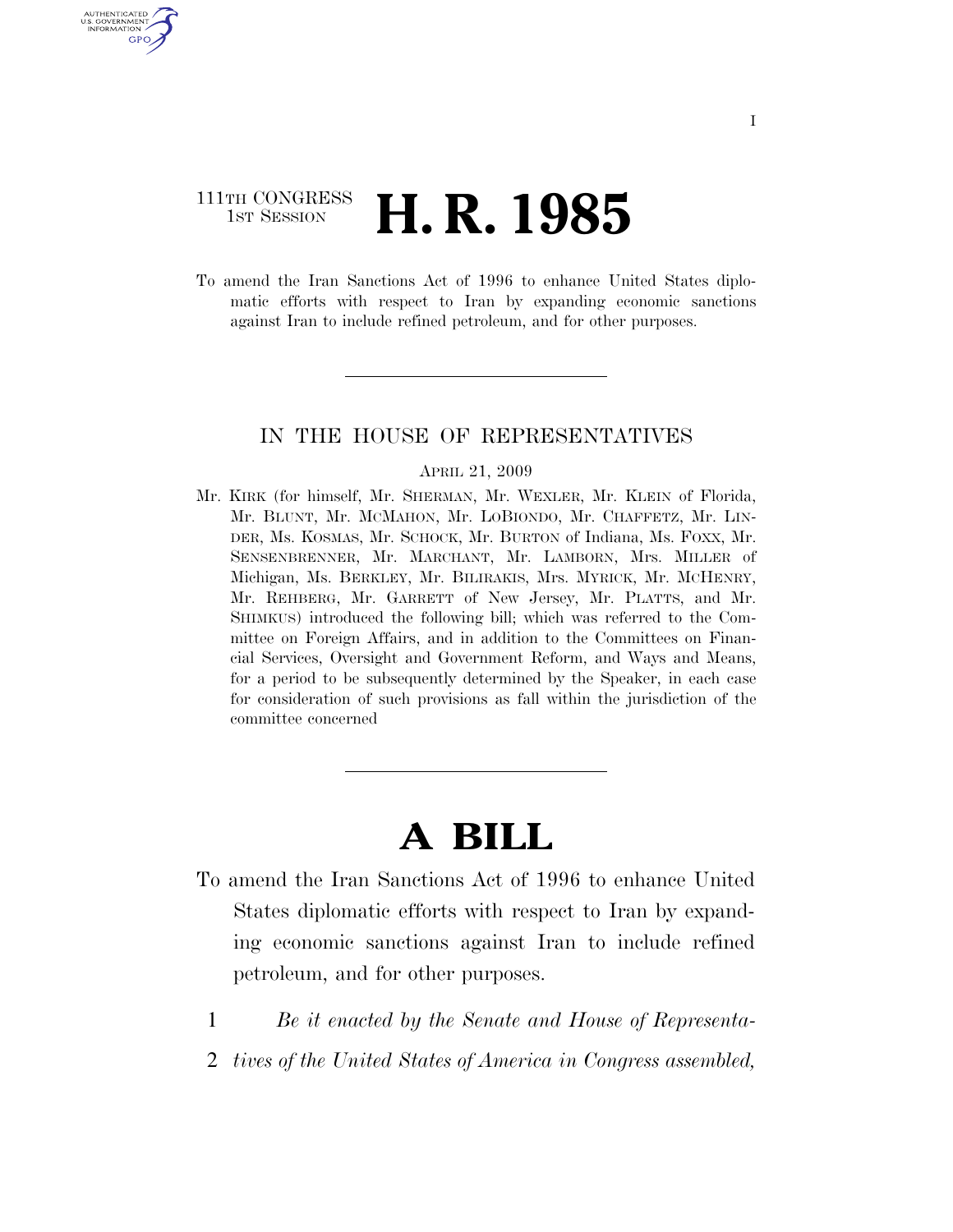### **SECTION 1. SHORT TITLE.**

 This Act may be cited as the ''Iran Diplomatic En-hancement Act of 2009''.

### **SEC. 2. FINDINGS.**

The Congress finds the following:

 (1) The Islamic Republic of Iran is a party to the Treaty on the Non-Proliferation of Nuclear Weapons (NPT).

 (2) Iran is a member of the International Atomic Energy Agency (IAEA).

 (3) On July 31, 2006, the United Nations Se- curity Council (UNSC) adopted Resolution 1696, setting a deadline of August 31, 2006, for Iran's full, unconditional, and immediate compliance with its obligations under the NPT.

 (4) Iran is in violation of UNSC Resolution 1696.

 (5) On December 23, 2006, the UNSC adopted Resolution 1737, issuing a legally binding order that Iran immediately suspend all enrichment-related and reprocessing activities and work on all heavy water- related projects, and imposing economic sanctions on Iran until such time as it has fully complied with its obligations.

 (6) Iran is in violation of UNSC Resolution 1737.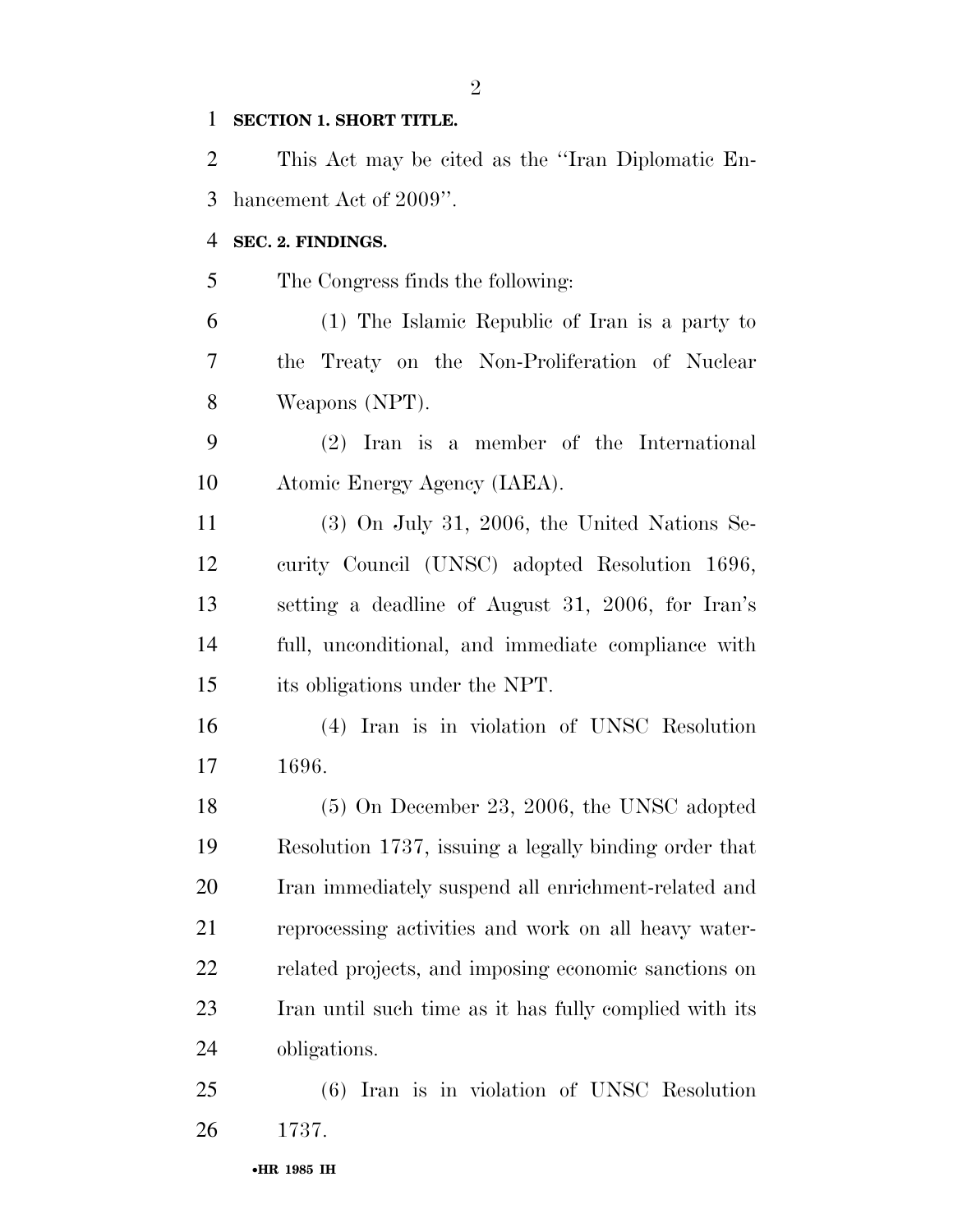| $\mathbf{1}$   | $(7)$ On March 24, 2007, the UNSC adopted                |
|----------------|----------------------------------------------------------|
| $\overline{2}$ | Resolution 1747, imposing further economic sanc-         |
| 3              | tions on Iran for its noncompliance with previous        |
| $\overline{4}$ | UNSC resolutions.                                        |
| 5              | (8) Iran is in violation of UNSC Resolution              |
| 6              | 1747.                                                    |
| 7              | $(9)$ On March 3, 2008, the UNSC adopted Res-            |
| 8              | olution 1803, imposing further economic sanctions        |
| 9              | on Iran for its noncompliance with previous UNSC         |
| 10             | resolutions.                                             |
| 11             | (10) Iran is in violation of UNSC Resolution             |
| 12             | 1803.                                                    |
| 13             | $(11)$ On September 27, 2008, the UNSC adopt-            |
| 14             | ed Resolution 1835, demanding that Iran imme-            |
| 15             | diately comply with previous UNSC resolutions.           |
| 16             | $(12)$ Iran is in violation of UNSC 1835.                |
| 17             | (13) According to the IAEA, Iran has installed           |
| 18             | 2 or 3 types of next-generation centrifuges at           |
| 19             | Natanz FEP, including the IR-2 and the IR-3.             |
| 20             | $(14)$ On October 26, 2008, IAEA inspectors              |
| 21             | were unable to carry out a scheduled design infor-       |
| 22             | mation verification visit to the Arak Heavy Water        |
| 23             | Reactor.                                                 |
| 24             | $(15)$ According to the IAEA, as of January 31,          |
| 25             | $2009$ , Iran had produced a total of some $1,010$ kilo- |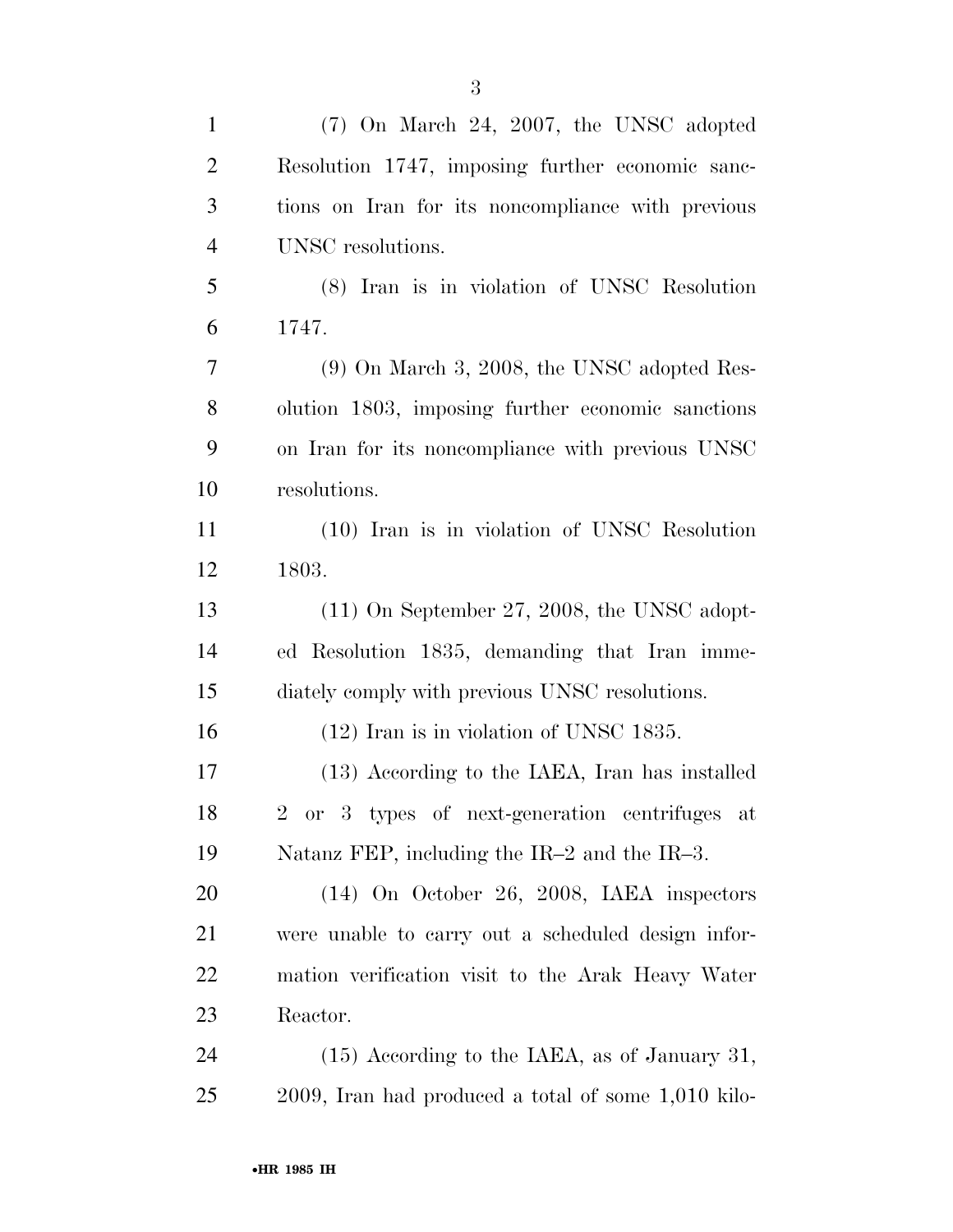| $\mathbf{1}$   | grams of low enriched uranium hexafluoride, which     |
|----------------|-------------------------------------------------------|
| $\overline{2}$ | is 30 percent higher than IAEA estimates and suffi-   |
| 3              | cient for a nuclear weapons breakout capability.      |
| $\overline{4}$ | (16) According to the IAEA's February 19,             |
| 5              | 2009, report, Iran had installed more than 5,400      |
| 6              | centrifuges.                                          |
| 7              | (17) According to the IAEA's February 19,             |
| 8              | 2009, report, Iran is producing fuel rods containing  |
| 9              | uranium pellets for its IR-40 heavy water reactor.    |
| 10             | (18) According to the IAEA, the IAEA sought           |
| 11             | and was denied permission by Iran to visit the reac-  |
| 12             | tor itself in February 2009, which, according to the  |
| 13             | IAEA, "could adversely impact the IAEA's ability to   |
| 14             | carry out effective safeguards at that facility".     |
| 15             | $(19)$ As evidenced by the February 3, 2009,          |
| 16             | launch of the Omid satellite into space using the     |
| 17             | Safir 2-stage space launch vehicle, Iran continues to |
| 18             | expand its development of ballistic missiles.         |
| 19             | (20) According to the IAEA, as of its February        |
| 20             | 19, 2009, report, Iran has not answered IAEA ques-    |
| 21             | tions "about possible military dimensions of Iran's   |
| 22             | nuclear programme".                                   |
| 23             | $(21)$ Up to 40 percent of Iranian gasoline           |

comes from imports.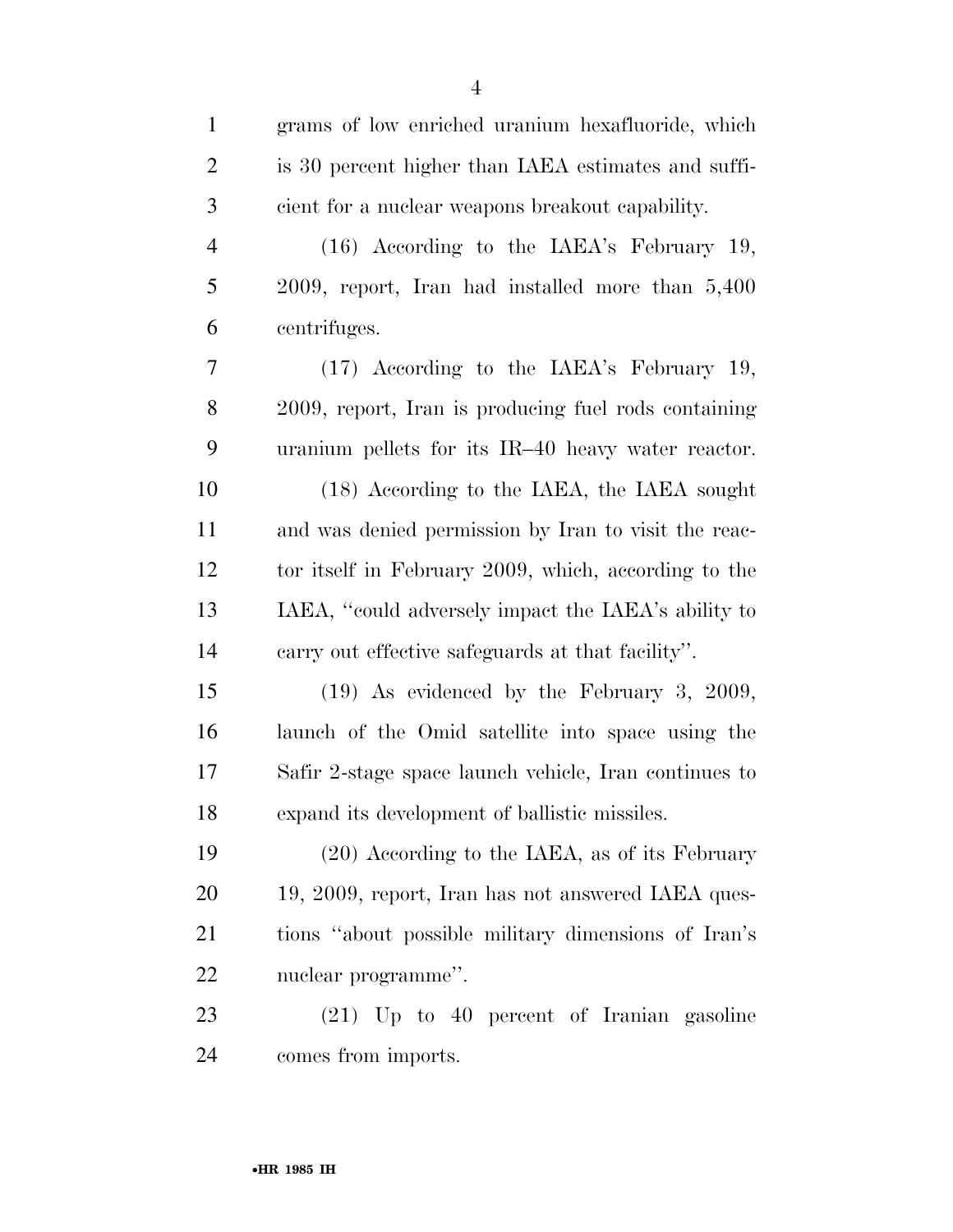| (22) Over the course of the past year, Iran pur-       |
|--------------------------------------------------------|
| chased nearly all of this gasoline from just six com-  |
| panies, five of them European (the Swiss firm Vitol;   |
| the Swiss/Dutch firm Trafigura; the French firm        |
| Total; the Swiss firm Glencore; British Petroleum)     |
| and one Indian company, Reliance Industries.           |
| (23) In February 2009, Vitol and Trafigura             |
| supplied some 80 percent of Iran's gasoline imports,   |
| while Reliance Industries and British Petroleum re-    |
| portedly did not supply gasoline to Iran that month.   |
| $(24)$ In light of the extensive relationship be-      |
| tween the United States and Switzerland, it is a       |
| matter of particular concern that Swiss firms supply   |
| more than 80 percent of Iran's gasoline imports.       |
| (25) The majority of tankers carrying gasoline         |
| to Iran are insured by Lloyds of London.               |
| $(26)$ An interruption or significant limiting of      |
| the supply of gasoline to Iran would considerably im-  |
| pact the Iranian economy.                              |
| $(27)$ An international restriction of gasoline ex-    |
| ports to Iran would significantly bolster current dip- |
| lomatic initiatives.                                   |
| (28) On June 4, 2008, then-Senator Barack              |
| Obama said, "we should work with Europe, Japan,        |
| and the Gulf states to find every avenue outside the   |
|                                                        |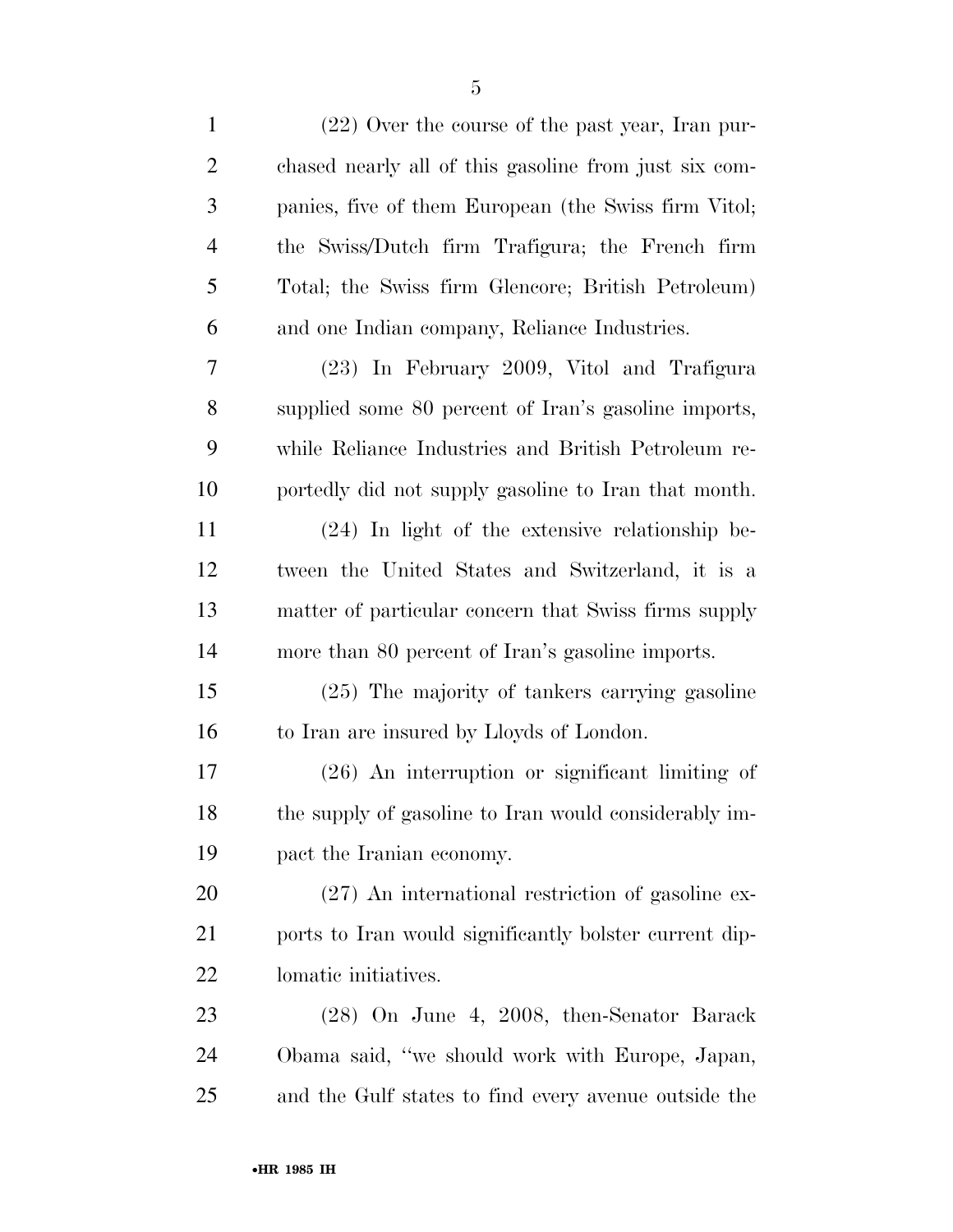U.N. to isolate the Iranian regime—from cutting off loan guarantees and expanding financial sanctions, to banning the export of refined petroleum to Iran''. (29) On October 7, 2008, then-Senator Barack Obama said, ''Iran right now imports gasoline . . . if we can prevent them from importing the gasoline that they need . . . that starts changing their cost- benefit analysis. That starts putting the squeeze on them.''. **SEC. 3. AMENDMENTS TO THE IRAN SANCTIONS ACT OF 1996.**  (a) EXPANSION OF SANCTIONS TO REFINED PETRO- LEUM.—Section 5(a) of the Iran Sanctions Act of 1996 (50 U.S.C. 1701 note) is amended to read as follows: 15 "(a) SANCTIONS WITH RESPECT TO THE DEVELOP- MENT OF PETROLEUM RESOURCES OF IRAN AND EXPORT OF REFINED PETROLEUM RESOURCES TO IRAN.—Except as provided in subsection (f), the President shall impose 2 or more of the sanctions described in paragraphs (1) through (6) of section 6 if the President determines that a person has, with actual knowledge—  $\frac{((1)(A)}{(1)(A)}$  on or after the date of the enactment of this Act, made an investment of \$40,000,000 or more (or any combination of investments of at least \$10,000,000 each, which in the aggregate equals or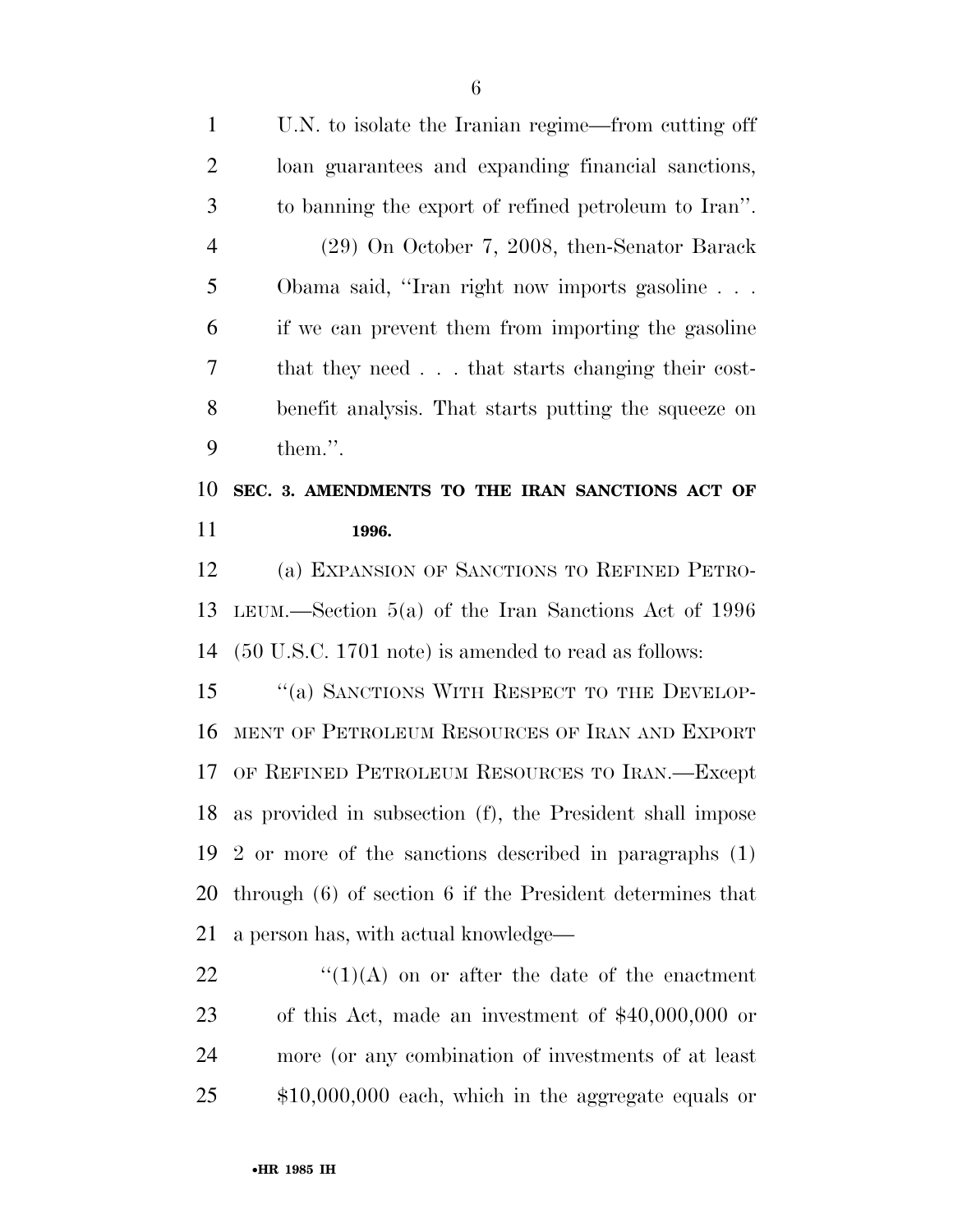exceeds \$40,000,000 in any 12-month period), that directly and significantly contributed to the enhance- ment of Iran's ability to develop petroleum resources of Iran; or ''(B) on or after the date of the enactment of the Iran Diplomatic Enhancement Act of 2009, made an investment of \$20,000,000 or more (or any

 combination of investments of at least \$5,000,000 each, which in the aggregate equals or exceeds \$20,000,000 in any 12-month period), that directly and significantly contributed to the enhancement of Iran's ability to develop petroleum resources of Iran; or

14  $(2)$  on or after the date of the enactment of the Iran Diplomatic Enhancement Act of 2009—

16 "(A) provided Iran with refined petroleum resources;

18 "(B) engaged in an activity, including pro- duction, brokerage, insurance, and tanker deliv- ery services, that could contribute to Iran's ability to import refined petroleum resources; or  $\langle ^{\prime}(C) \rangle$  provided Iran with goods, services, or technology for refining petroleum.''.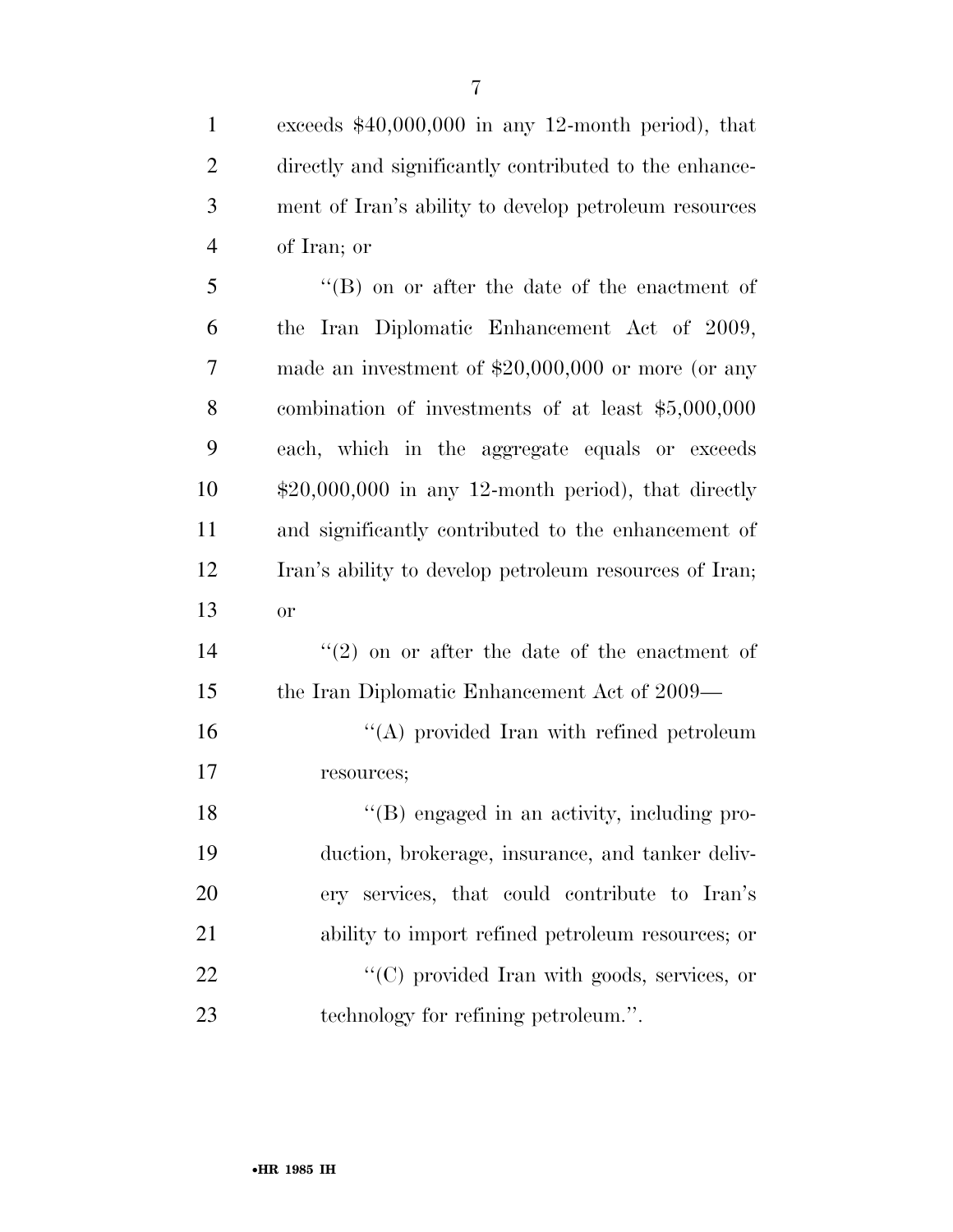(b) INTERNATIONAL POLICY.—Section 4 of the Iran Sanctions Act of 1996 (50 U.S.C. 1701 note) is amended by adding at the end the following:

 ''(g) UNITED STATES POLICY TOWARD IRAN.—It shall be the policy of the United States to encourage for-eign governments—

7  $\frac{1}{1}$  to direct state-owned entities to cease all investment in Iran's energy sector and all exports of refined petroleum resources to Iran; and

 $\frac{1}{2}$  to persuade, and, where possible, require private entities based in their territories to cease all investment in Iran's energy sector and all exports of refined petroleum resources to Iran.''.

 (c) PRESIDENTIAL WAIVER.—Section 9(c)(2)(C) of such Act is amended by striking ''section 5(a) or section 5(b) to Iran's ability to, respectively, develop its petroleum resources or its weapons of mass destruction or other mili-18 tary capabilities" and inserting "section  $5(a)(1)$ , section  $5(a)(2)$ , or section  $5(b)$  to Iran's ability to, respectively, develop its petroleum resources, import refined petroleum resources or refine petroleum, or develop its weapons of mass destruction or other military capabilities''.

23 (d) REPORTS ON UNITED STATES EFFORTS TO CUR-TAIL THE EXPORT OF REFINED PETROLEUM TO IRAN.—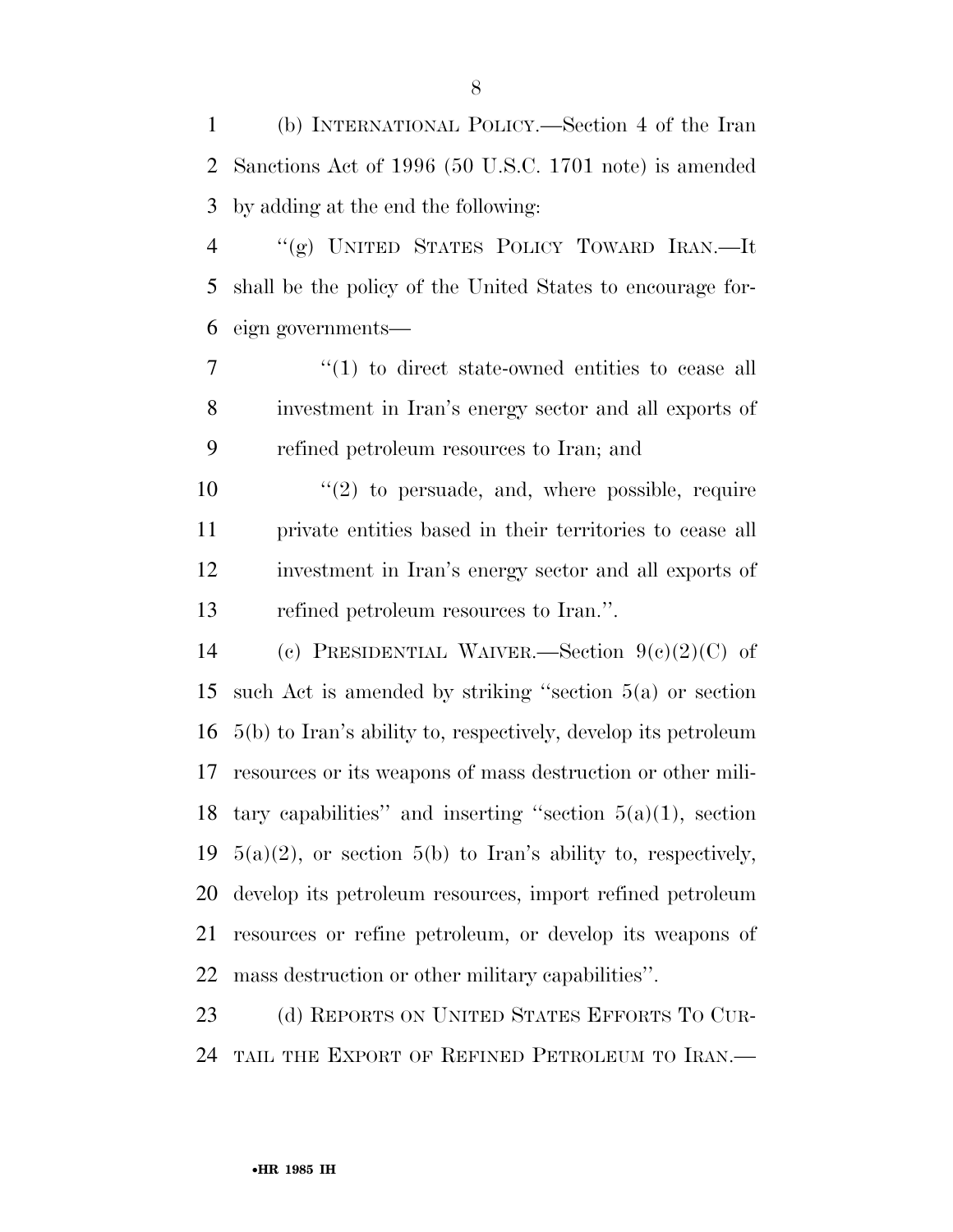Section 10 of such Act is amended by adding at the end the following new subsection:

 ''(d) REPORTS ON REFINED PETROLEUM EXPORTS TO IRAN.—

5 "(1) SEMIANNUAL REPORTS.—Not later than 6 months after the date of the enactment of the Iran Diplomatic Enhancement Act of 2009, and every 6 months thereafter, the President shall transmit to the appropriate congressional committees a report describing, with respect to the preceding 6-month period—

12 ''(A) any person that has provided Iran with refined petroleum resources, and the petro-14 leum resources so provided;

 ''(B) any activity, including production, brokerage, insurance, and tanker delivery serv- ices, engaged in that could contribute to Iran's ability to import refined petroleum resources;

 ''(C) any person that has provided Iran with goods, services, or technology for refining petroleum, and the goods, services, or tech-nology so provided; and

23 ''(D) steps taken by the President to carry 24 out the policy set forth in section  $4(g)$ .